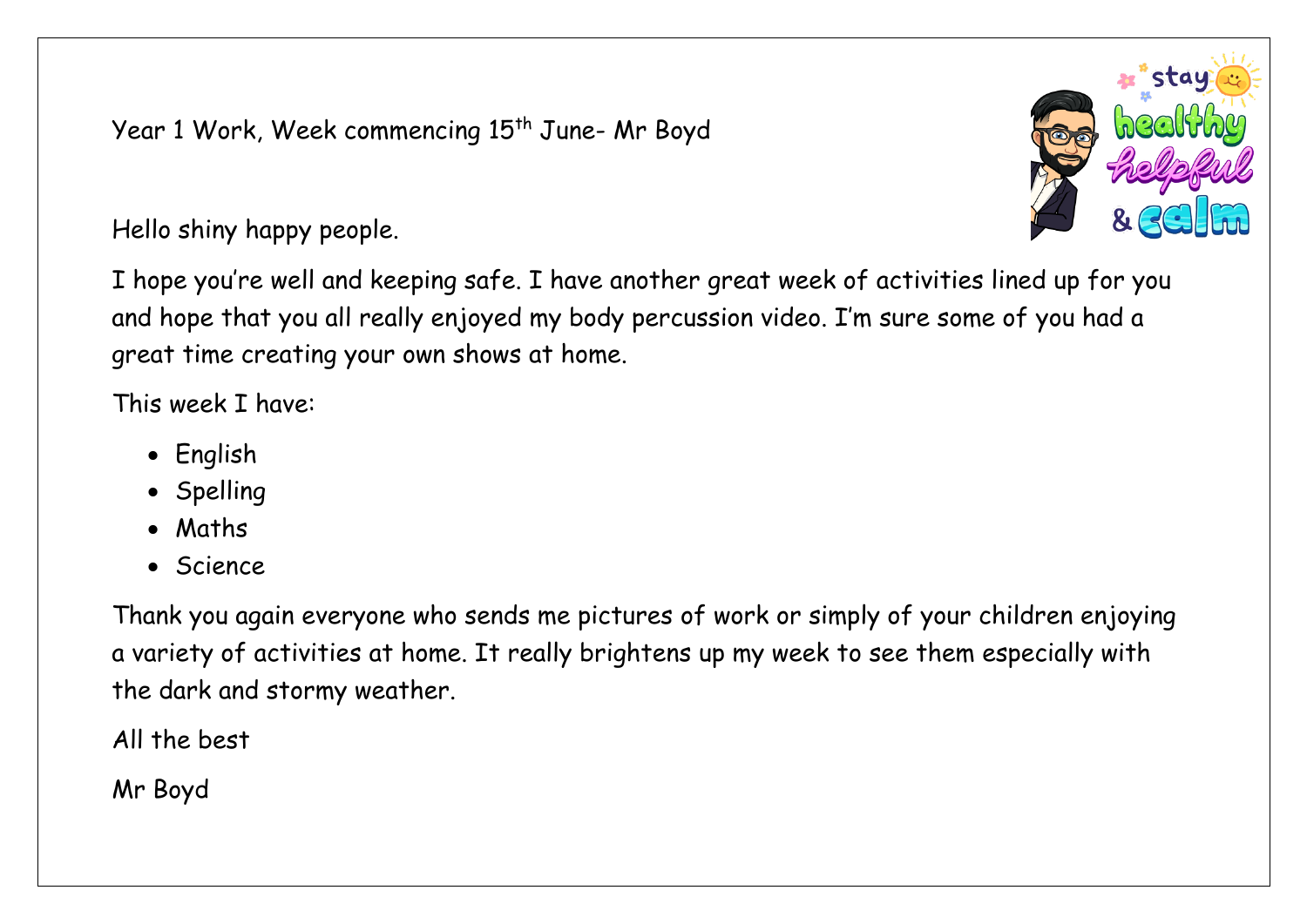## English

This week in English we are looking at 'The Day the Crayons Quit' by Drew Daywalt and illustrated by our old friend Oliver Jeffers. It is a bright and lovely story about the crayons who have just had enough and needed to stand up for themselves. I hope you enjoy the video of me reading it aloud but if you would care for someone different reading the story instead, I have attached a link of Oliver Jeffers and friends reading the story for your enjoyment.

<https://youtu.be/OGJtCTm6pA8-> Oliver Jeffers and friends

<https://www.youtube.com/watch?v=Hrd-Wdxbg-Q> – Simply being read with the book.

The work attached to this book involves the children thinking about why the crayons got angry and left in the first place.

Then they will need to think of some questions to ask the crayons to find out why they are so sad and how we can make them feel better.

Finally, the children should write a letter to the crayons to apologise and also draw a nice picture for them to enjoy.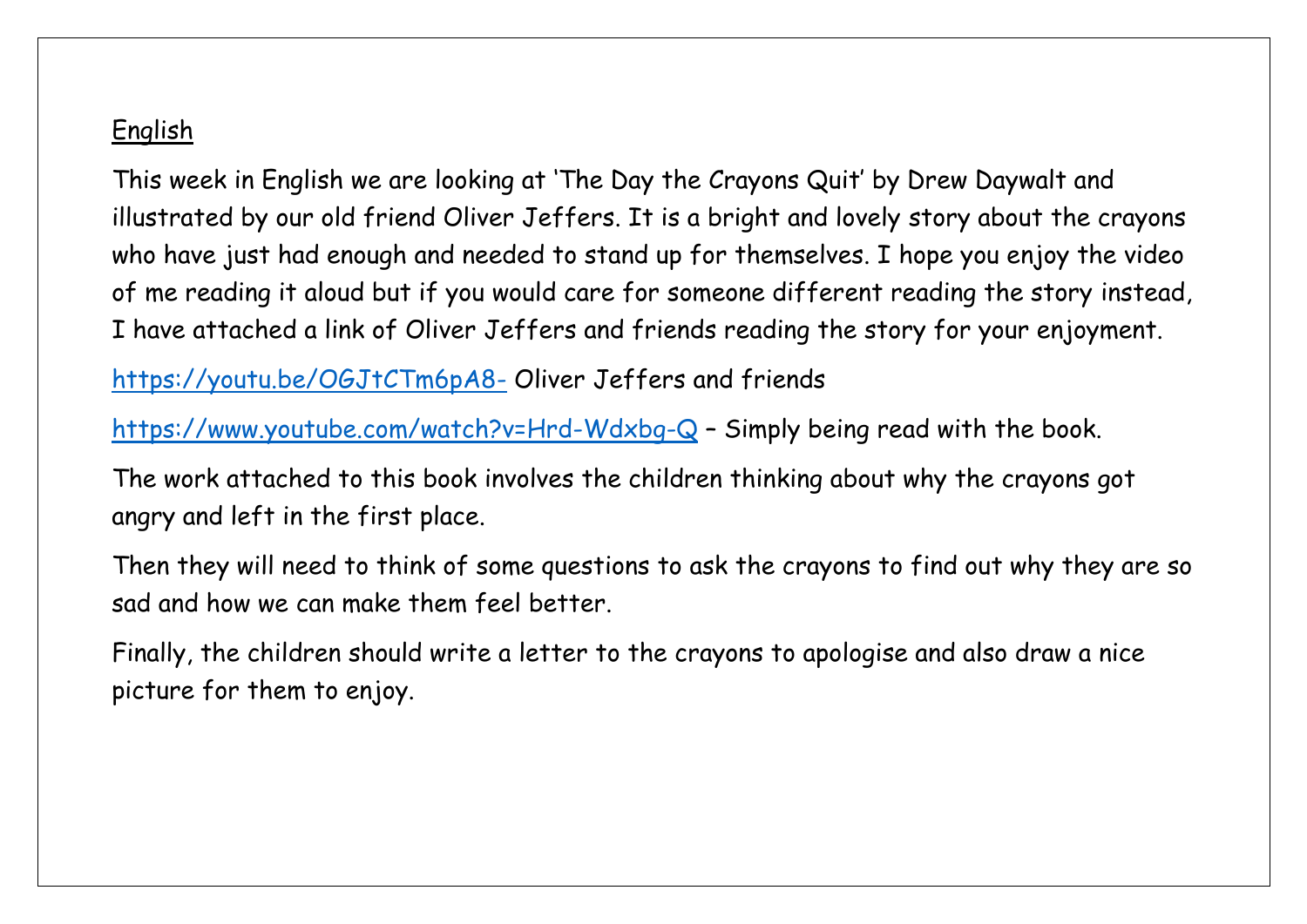### Spellings

All the spellings this week are inspired by 'The Day the Crayons Quit' and is an excellent opportunity for the children to practise writing the names of colours. I'm sure the children will already have a great understanding of these words, but it never hurts to practise more.

#### Maths

Maths is set out the same as before and includes a huge variety of questions for the children to try. They should be encouraged to be as practical as possible as it will make it easier for them to understand. For example, if you are lucky enough to have pasta in the house, that can be an excellent object to help with counting.

This week we are starting to look at much bigger numbers, including:

- Counting to 100
- Partitioning numbers

Partitioning numbers should be practised as much as possible as they will need to know it as they go through the school. Try to think of the numbers as hundreds, tens and ones. The children only need to know the numbers up to 100 but if they can go higher than they should feel challenged and encouraged to try.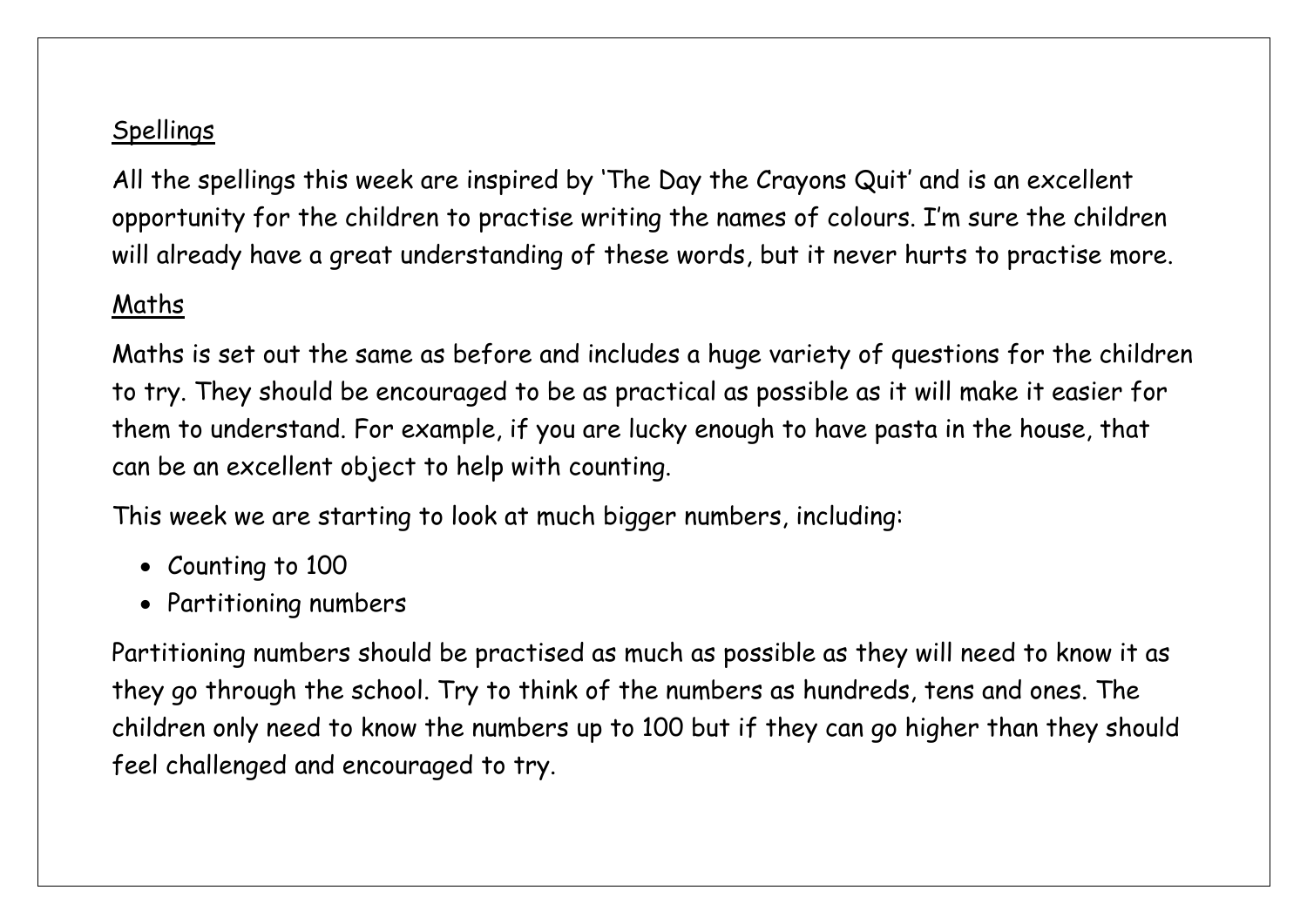Examples of partitioning numbers:

# 41 (4 tens and 1 one) 57 (5 tens and 7 ones) 121 (1 hundred, 2 tens and 1 one)

Science

I have really enjoyed all the fantastic research the children have done whilst looking at a variety of different animals. I would like to continue this theme and ask them to do more research on animals.

This time we are looking at the anatomy of different animals.

I have included some pictures for the children to try and label.

These might include the words: legs, hands, feet, mane or wings.

If the children feel that they would like to label the animal further, then they are more than welcome to.